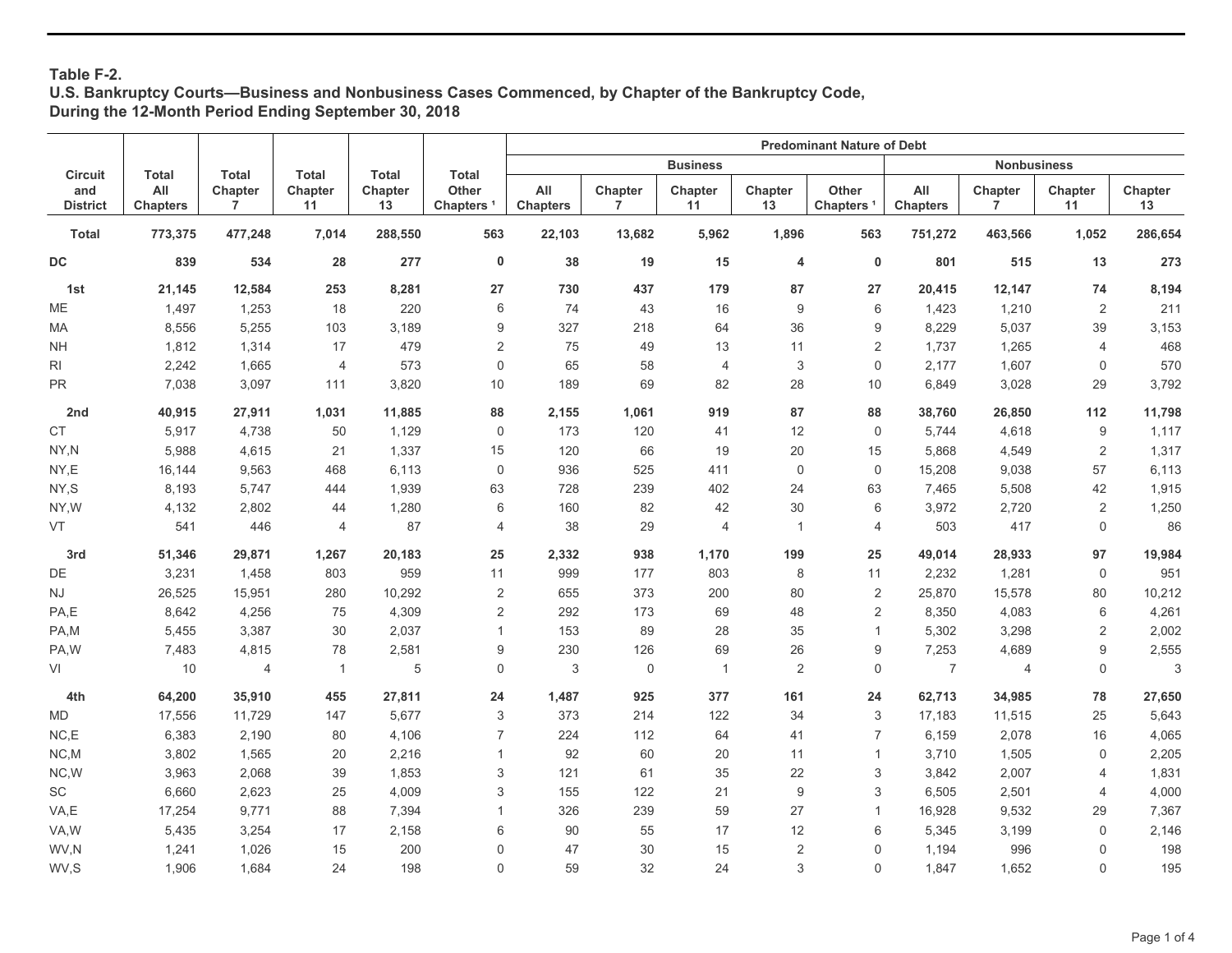|                        |                        |                           |               |               |                                | <b>Predominant Nature of Debt</b> |              |                 |                |                                |                        |                           |                |               |
|------------------------|------------------------|---------------------------|---------------|---------------|--------------------------------|-----------------------------------|--------------|-----------------|----------------|--------------------------------|------------------------|---------------------------|----------------|---------------|
| <b>Circuit</b>         | <b>Total</b>           | <b>Total</b>              | <b>Total</b>  | <b>Total</b>  | <b>Total</b>                   |                                   |              | <b>Business</b> |                |                                |                        | <b>Nonbusiness</b>        |                |               |
| and<br><b>District</b> | All<br><b>Chapters</b> | Chapter<br>$\overline{7}$ | Chapter<br>11 | Chapter<br>13 | Other<br>Chapters <sup>1</sup> | All<br><b>Chapters</b>            | Chapter<br>7 | Chapter<br>11   | Chapter<br>13  | Other<br>Chapters <sup>1</sup> | All<br><b>Chapters</b> | Chapter<br>$\overline{7}$ | Chapter<br>11  | Chapter<br>13 |
| 5th                    | 59,741                 | 25,508                    | 1,133         | 33,061        | 39                             | 3,018                             | 1,701        | 1,085           | 193            | 39                             | 56,723                 | 23,807                    | 48             | 32,868        |
| LA,E                   | 3,514                  | 1,547                     | 28            | 1,938         | $\mathbf 1$                    | 141                               | 99           | 26              | 15             | 1                              | 3,373                  | 1,448                     | 2              | 1,923         |
| LA,M                   | 1,443                  | 766                       | 8             | 669           | $\mathbf 0$                    | 30                                | 23           | $\overline{7}$  | 0              | 0                              | 1,413                  | 743                       | -1             | 669           |
| LA, W                  | 8,489                  | 1,748                     | 40            | 6,688         | 13                             | 134                               | 71           | 39              | 11             | 13                             | 8,355                  | 1,677                     |                | 6,677         |
| MS, N                  | 5,103                  | 2,092                     | 23            | 2,983         | 5                              | 77                                | 37           | 23              | 12             | 5                              | 5,026                  | 2,055                     | 0              | 2,971         |
| MS, S                  | 7,528                  | 3,852                     | 24            | 3,650         | $\overline{2}$                 | 137                               | 97           | 21              | 17             | $\overline{2}$                 | 7,391                  | 3,755                     | 3              | 3,633         |
| TX,N                   | 11,453                 | 5,163                     | 362           | 5,919         | 9                              | 832                               | 428          | 350             | 45             | 9                              | 10,621                 | 4,735                     | 12             | 5,874         |
| TX,E                   | 5,072                  | 2,340                     | 64            | 2,668         | $\mathbf 0$                    | 332                               | 254          | 54              | 24             | 0                              | 4,740                  | 2,086                     | 10             | 2,644         |
| TX,S                   | 9,056                  | 3,803                     | 472           | 4,776         | 5                              | 848                               | 347          | 460             | 36             | 5                              | 8,208                  | 3,456                     | 12             | 4,740         |
| TX, W                  | 8,083                  | 4,197                     | 112           | 3,770         | $\overline{4}$                 | 487                               | 345          | 105             | 33             | $\overline{4}$                 | 7,596                  | 3,852                     | $\overline{7}$ | 3,737         |
| 6th                    | 117,123                | 75,236                    | 304           | 41,544        | 39                             | 1,568                             | 1,099        | 259             | 171            | 39                             | 115,555                | 74,137                    | 45             | 41,373        |
| KY,E                   | 7,719                  | 5,315                     | 10            | 2,386         | 8                              | 88                                | 65           | 9               | 6              | 8                              | 7,631                  | 5,250                     | -1             | 2,380         |
| KY,W                   | 7,391                  | 4,624                     | 13            | 2,751         | 3                              | 113                               | 83           | 13              | 14             | 3                              | 7,278                  | 4,541                     | 0              | 2,737         |
| MI, E                  | 24,031                 | 18,295                    | 93            | 5,637         | 6                              | 291                               | 173          | 76              | 36             | 6                              | 23,740                 | 18,122                    | 17             | 5,601         |
| MI, W                  | 5,823                  | 4,533                     | 9             | 1,278         | 3                              | 111                               | 86           | 8               | 14             | 3                              | 5,712                  | 4,447                     | $\mathbf{1}$   | 1,264         |
| OH,N                   | 20,392                 | 16,261                    | 37            | 4,091         | 3                              | 285                               | 222          | 32              | 28             | 3                              | 20,107                 | 16,039                    | 5              | 4,063         |
| OH,S                   | 17,108                 | 11,731                    | 18            | 5,353         | 6                              | 268                               | 208          | 16              | 38             | 6                              | 16,840                 | 11,523                    | 2              | 5,315         |
| TN,E                   | 12,047                 | 6.826                     | 35            | 5,181         | 5                              | 145                               | 100          | 29              | 11             | 5                              | 11,902                 | 6,726                     | 6              | 5,170         |
| TN,M                   | 8,818                  | 4,242                     | 69            | 4,504         | 3                              | 168                               | 100          | 57              | 8              | 3                              | 8,650                  | 4,142                     | 12             | 4,496         |
| TN,W                   | 13,794                 | 3,409                     | 20            | 10,363        | 2                              | 99                                | 62           | 19              | 16             | $\overline{2}$                 | 13,695                 | 3,347                     | $\mathbf{1}$   | 10,347        |
| 7th                    | 88,552                 | 55,197                    | 221           | 33,061        | 73                             | 1,452                             | 1,045        | 195             | 139            | 73                             | 87,100                 | 54,152                    | 26             | 32,922        |
| IL, N                  | 40,245                 | 21,847                    | 118           | 18,275        | 5                              | 681                               | 514          | 103             | 59             | 5                              | 39,564                 | 21,333                    | 15             | 18,216        |
| IL,C                   | 5,119                  | 4,100                     | 17            | 1,000         | 2                              | 108                               | 80           | 16              | 10             | $\overline{2}$                 | 5,011                  | 4,020                     | 1              | 990           |
| IL, S                  | 3,638                  | 2,418                     | 14            | 1,202         | 4                              | 73                                | 43           | 14              | 12             | $\overline{4}$                 | 3,565                  | 2,375                     | 0              | 1,190         |
| IN.N                   | 8,954                  | 6,165                     | 23            | 2,764         | 2                              | 94                                | 64           | 21              | $\overline{7}$ | $\overline{2}$                 | 8,860                  | 6,101                     | 2              | 2,757         |
| IN, S                  | 13,989                 | 8,942                     | 34            | 5,000         | 13                             | 193                               | 134          | 31              | 15             | 13                             | 13,796                 | 8,808                     | 3              | 4,985         |
| WI,E                   | 12,198                 | 8,126                     | 5             | 4,050         | 17                             | 176                               | 142          | 3               | 14             | 17                             | 12,022                 | 7,984                     | 2              | 4,036         |
| WI,W                   | 4,409                  | 3,599                     | 10            | 770           | 30                             | 127                               | 68           | $\overline{7}$  | 22             | 30                             | 4,282                  | 3,531                     | 3              | 748           |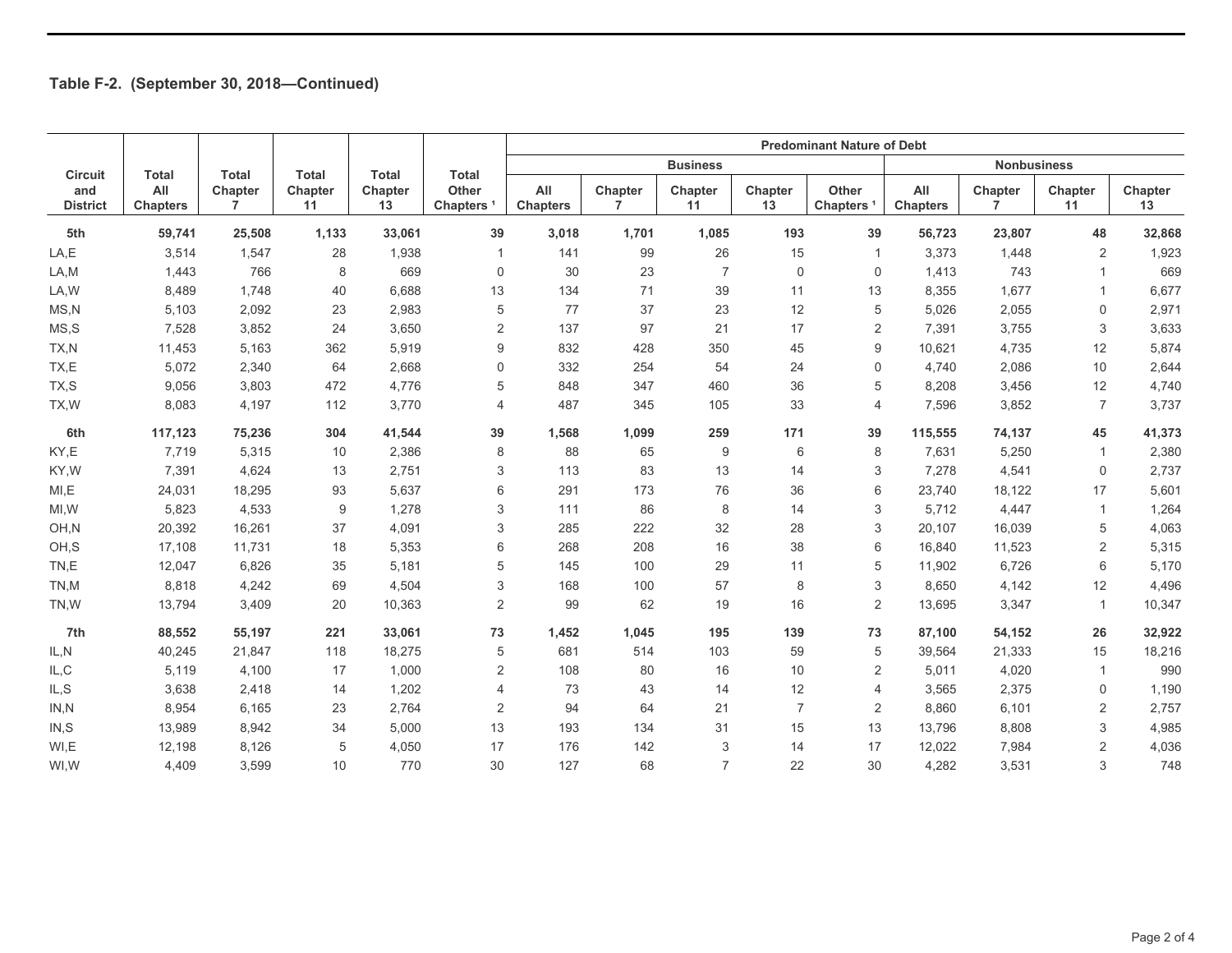|                                                                |                        |                           |                |               |                                       | <b>Predominant Nature of Debt</b> |                           |                           |                          |                                 |                        |                           |                |               |
|----------------------------------------------------------------|------------------------|---------------------------|----------------|---------------|---------------------------------------|-----------------------------------|---------------------------|---------------------------|--------------------------|---------------------------------|------------------------|---------------------------|----------------|---------------|
| <b>Total</b><br><b>Total</b><br><b>Total</b><br><b>Circuit</b> |                        |                           | <b>Total</b>   | <b>Total</b>  |                                       |                                   | <b>Business</b>           |                           |                          |                                 | <b>Nonbusiness</b>     |                           |                |               |
| and<br><b>District</b>                                         | All<br><b>Chapters</b> | Chapter<br>$\overline{7}$ | Chapter<br>11  | Chapter<br>13 | <b>Other</b><br>Chapters <sup>1</sup> | All<br><b>Chapters</b>            | Chapter<br>$\overline{7}$ | Chapter<br>11             | Chapter<br>13            | <b>Other</b><br><b>Chapters</b> | All<br><b>Chapters</b> | Chapter<br>$\overline{7}$ | Chapter<br>11  | Chapter<br>13 |
| 8th                                                            | 48,542                 | 33,017                    | 161            | 15,253        | 111                                   | 1,180                             | 807                       | 145                       | 117                      | 111                             | 47,362                 | 32,210                    | 16             | 15,136        |
| AR <sup>2</sup>                                                | 10,642                 | 5,155                     | 31             | 5,443         | 13                                    | 219                               | 141                       | 27                        | 38                       | 13                              | 10,423                 | 5,014                     | $\overline{4}$ | 5,405         |
| IA,N                                                           | 1,773                  | 1,586                     | 6              | 171           | 10                                    | 80                                | 62                        | 6                         | $\overline{2}$           | 10                              | 1,693                  | 1,524                     | 0              | 169           |
| IA,S                                                           | 2,793                  | 2,436                     | 12             | 341           | $\overline{4}$                        | 89                                | 71                        | 11                        | 3                        | $\overline{4}$                  | 2,704                  | 2,365                     | $\mathbf{1}$   | 338           |
| MN                                                             | 9,880                  | 7,943                     | 27             | 1,886         | 24                                    | 293                               | 227                       | 24                        | 18                       | 24                              | 9,587                  | 7,716                     | 3              | 1,868         |
| MO,E                                                           | 10,099                 | 6,616                     | 23             | 3,456         | $\overline{4}$                        | 153                               | 111                       | 20                        | 18                       | $\overline{4}$                  | 9,946                  | 6,505                     | 3              | 3,438         |
| MO, W                                                          | 7,484                  | 4,912                     | 29             | 2,536         | $\overline{7}$                        | 137                               | 91                        | 25                        | 14                       | $\overline{7}$                  | 7,347                  | 4,821                     | 4              | 2,522         |
| <b>NE</b>                                                      | 4,015                  | 2,717                     | 25             | 1,242         | 31                                    | 125                               | 59                        | 25                        | 10                       | 31                              | 3,890                  | 2,658                     | 0              | 1,232         |
| <b>ND</b>                                                      | 781                    | 705                       | 2              | 67            | $\overline{7}$                        | 37                                | 24                        | $\mathbf{1}$              | 5                        | $\overline{7}$                  | 744                    | 681                       | $\mathbf{1}$   | 62            |
| <b>SD</b>                                                      | 1,075                  | 947                       | 6              | 111           | 11                                    | 47                                | 21                        | 6                         | 9                        | 11                              | 1,028                  | 926                       | $\mathbf 0$    | 102           |
| 9th                                                            | 123,956                | 93,963                    | 1,215          | 28,729        | 49                                    | 4,375                             | 3,081                     | 825                       | 420                      | 49                              | 119,581                | 90,882                    | 390            | 28,309        |
| AΚ                                                             | 452                    | 357                       | $\mathbf{1}$   | 93            | $\mathbf{1}$                          | 26                                | 21                        | $\mathbf{1}$              | 3                        | $\mathbf{1}$                    | 426                    | 336                       | $\mathbf 0$    | 90            |
| AΖ                                                             | 16,256                 | 13,074                    | 185            | 2,991         | 6                                     | 430                               | 277                       | 126                       | 21                       | 6                               | 15,826                 | 12,797                    | 59             | 2,970         |
| CA, N                                                          | 8,684                  | 4,712                     | 150            | 3,819         | 3                                     | 489                               | 316                       | 92                        | 78                       | 3                               | 8,195                  | 4,396                     | 58             | 3,741         |
| CA, E                                                          | 14,843                 | 11,374                    | 70             | 3,386         | 13                                    | 449                               | 307                       | 62                        | 67                       | 13                              | 14,394                 | 11,067                    | 8              | 3,319         |
| CA, C                                                          | 37,343                 | 28,484                    | 473            | 8,380         | 6                                     | 1,584                             | 1,165                     | 316                       | 97                       | 6                               | 35,759                 | 27,319                    | 157            | 8,283         |
| CA,S                                                           | 7,990                  | 6,456                     | 32             | 1,502         | $\mathbf 0$                           | 297                               | 219                       | 20                        | 58                       | 0                               | 7,693                  | 6,237                     | 12             | 1,444         |
| HI                                                             | 1,503                  | 1,005                     | 8              | 490           | $\mathbf 0$                           | 68                                | 50                        | 8                         | 10                       | 0                               | 1,435                  | 955                       | $\mathbf 0$    | 480           |
| ID                                                             | 3,709                  | 3,284                     | 24             | 395           | 6                                     | 101                               | 72                        | 19                        | 4                        | 6                               | 3,608                  | 3,212                     | 5              | 391           |
| MT                                                             | 1,279                  | 1,068                     | 5              | 202           | $\overline{4}$                        | 43                                | 26                        | 5                         | 8                        | $\overline{4}$                  | 1,236                  | 1,042                     | $\Omega$       | 194           |
| <b>NV</b>                                                      | 9,258                  | 7,379                     | 157            | 1,722         | $\mathbf 0$                           | 287                               | 190                       | 90                        | $\overline{7}$           | 0                               | 8,971                  | 7,189                     | 67             | 1,715         |
| <b>OR</b>                                                      | 8,907                  | 6,726                     | 26             | 2,151         | $\overline{4}$                        | 219                               | 156                       | 24                        | 35                       | $\overline{4}$                  | 8,688                  | 6,570                     | 2              | 2,116         |
| WA,E                                                           | 3,605                  | 2,800                     | 13             | 787           | 5                                     | 75                                | 52                        | 12                        | 6                        | 5                               | 3,530                  | 2,748                     | $\mathbf{1}$   | 781           |
| WA,W                                                           | 9,995                  | 7,134                     | 71             | 2,789         | $\mathbf{1}$                          | 303                               | 227                       | 50                        | 25                       | $\mathbf{1}$                    | 9,692                  | 6,907                     | 21             | 2,764         |
| <b>GUAM</b>                                                    | 130                    | 108                       | $\mathbf 0$    | 22            | $\mathbf 0$                           | $\overline{4}$                    | 3                         | $\mathbf 0$               | $\overline{1}$           | $\mathbf 0$                     | 126                    | 105                       | $\mathbf 0$    | 21            |
| <b>NMI</b>                                                     | $\sqrt{2}$             | 2                         | $\mathbf 0$    | $\mathbf 0$   | $\mathbf 0$                           | $\mathbf 0$                       |                           |                           | $\overline{\phantom{a}}$ | $\overline{\phantom{a}}$        | $\sqrt{2}$             | 2                         | $\mathbf 0$    | $\mathbf 0$   |
| 10th                                                           | 42,235                 | 30,357                    | 171            | 11,663        | 44                                    | 1,088                             | 778                       | 159                       | 107                      | 44                              | 41,147                 | 29,579                    | 12             | 11,556        |
| CO                                                             | 11,507                 | 8,910                     | 64             | 2,525         | 8                                     | 384                               | 282                       | 59                        | 35                       | 8                               | 11,123                 | 8,628                     | 5              | 2,490         |
| KS                                                             | 6,845                  | 3,740                     | 24             | 3,054         | 27                                    | 190                               | 114                       | 23                        | 26                       | 27                              | 6,655                  | 3,626                     | $\mathbf{1}$   | 3,028         |
| <b>NM</b>                                                      | 3,291                  | 2,917                     | 23             | 351           | $\mathbf 0$                           | 84                                | 58                        | 21                        | 5                        | $\mathbf 0$                     | 3,207                  | 2,859                     | $\overline{2}$ | 346           |
| OK,N                                                           | 2,634                  | 2,346                     | 9              | 278           | $\overline{1}$                        | 58                                | 43                        | $9\,$                     | 5                        | $\mathbf{1}$                    | 2,576                  | 2,303                     | 0              | 273           |
| OK,E                                                           | 1,461                  | 1,311                     | $\overline{2}$ | 148           | $\mathbf 0$                           | 29                                | 26                        | $\mathbf{1}$              | $\overline{\mathbf{c}}$  | $\mathsf{O}\xspace$             | 1,432                  | 1,285                     | $\mathbf{1}$   | 146           |
| OK, W                                                          | 5,541                  | 4,319                     | $\,6\,$        | 1,215         | $\overline{1}$                        | 130                               | 116                       | $\ensuremath{\mathsf{3}}$ | 10                       | $\mathbf{1}$                    | 5,411                  | 4,203                     | 3              | 1,205         |
| UT                                                             | 9,886                  | 5,878                     | 22             | 3,979         | $\overline{7}$                        | 161                               | 110                       | 22                        | 22                       | $\overline{7}$                  | 9,725                  | 5,768                     | $\Omega$       | 3,957         |
| <b>WY</b>                                                      | 1,070                  | 936                       | 21             | 113           | $\mathbf 0$                           | 52                                | 29                        | 21                        | $\overline{2}$           | $\mathbf 0$                     | 1,018                  | 907                       | 0              | 111           |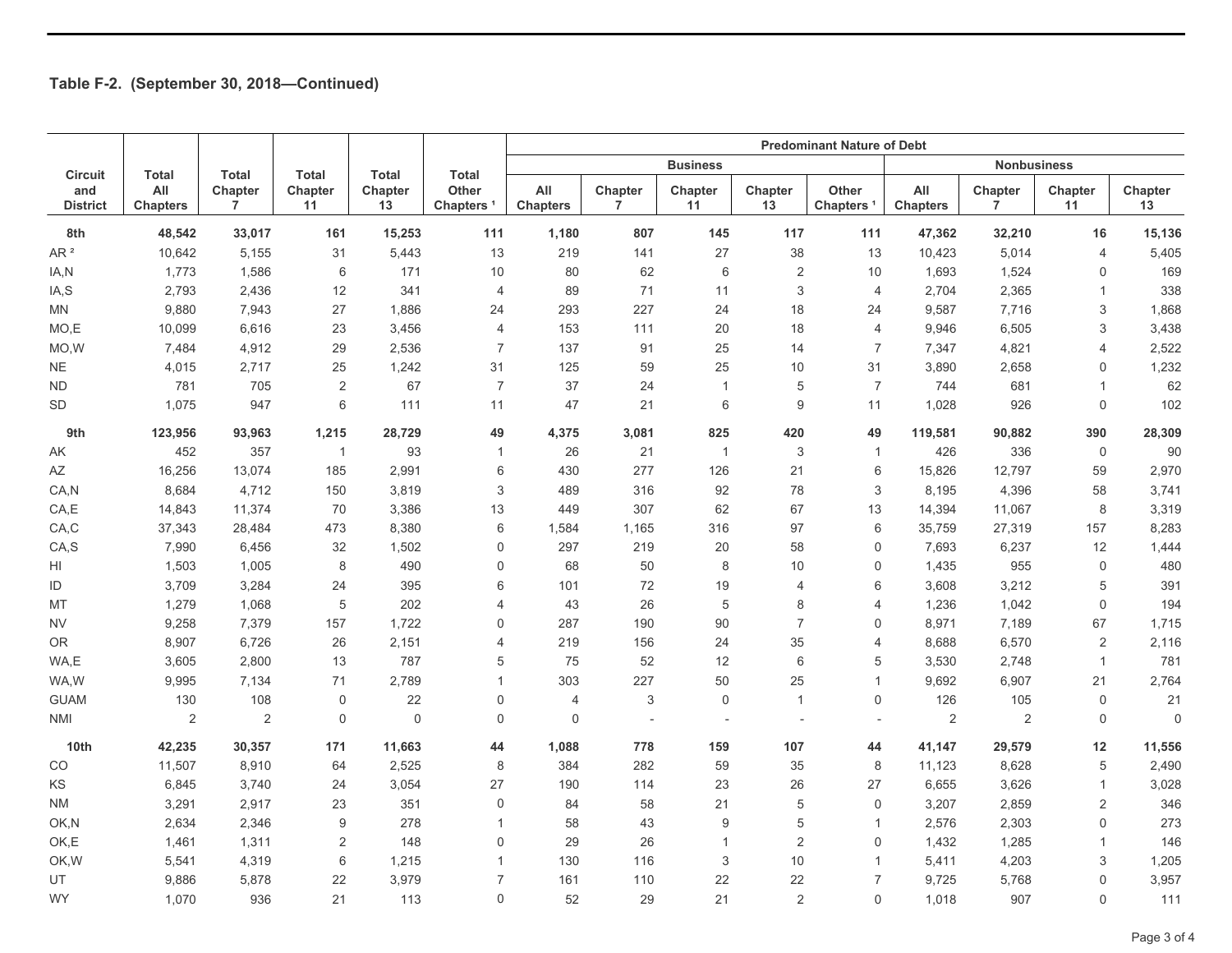|                        |                        |         |               |               |                                 | <b>Predominant Nature of Debt</b> |         |               |                |                                 |                    |         |               |               |
|------------------------|------------------------|---------|---------------|---------------|---------------------------------|-----------------------------------|---------|---------------|----------------|---------------------------------|--------------------|---------|---------------|---------------|
| <b>Circuit</b>         | Total                  | Total   | Total         | Total         | Total                           | <b>Business</b>                   |         |               |                |                                 | <b>Nonbusiness</b> |         |               |               |
| and<br><b>District</b> | All<br><b>Chapters</b> | Chapter | Chapter<br>11 | Chapter<br>13 | <b>Other</b><br><b>Chapters</b> | All<br><b>Chapters</b>            | Chapter | Chapter<br>11 | Chapter<br>13  | <b>Other</b><br><b>Chapters</b> | All<br>Chapters    | Chapter | Chapter<br>11 | Chapter<br>13 |
| 11th                   | 114,781                | 57,160  | 775           | 56,802        | 44                              | 2,680                             | 1,791   | 634           | 211            | 44                              | 112,101            | 55,369  | 141           | 56,591        |
| AL,N                   | 13,434                 | 6,330   | 28            | 7,073         | 3                               | 141                               | 98      | 28            | 12             | 3                               | 13,293             | 6,232   | 0             | 7,061         |
| AL,M                   | 8,021                  | 1,797   | 8             | 6,216         | $\Omega$                        | 54                                | 44      | 5             | 5              |                                 | 7,967              | 1,753   | 3             | 6,211         |
| AL, S                  | 5,188                  | 1,439   | 15            | 3,734         | $\Omega$                        | 35                                | 22      | 9             | 4              | $\Omega$                        | 5,153              | 1,417   | 6             | 3,730         |
| FL.N                   | 2,517                  | 1,978   | 35            | 500           | 4                               | 103                               | 68      | 29            | $\overline{2}$ | $\overline{4}$                  | 2,414              | 1,910   | 6             | 498           |
| FL,M                   | 23,443                 | 16,935  | 261           | 6,243         | 4                               | 941                               | 678     | 197           | 62             | 4                               | 22,502             | 16,257  | 64            | 6,181         |
| FL,S                   | 16,458                 | 9,039   | 252           | 7,159         | 8                               | 610                               | 356     | 203           | 43             | 8                               | 15,848             | 8,683   | 49            | 7,116         |
| GA,N                   | 30,739                 | 15,523  | 129           | 15,080        |                                 | 549                               | 391     | 120           | 31             | ⇁                               | 30,190             | 15,132  | 9             | 15,049        |
| GA,M                   | 8,447                  | 2,746   | 32            | 5,653         | 16                              | 169                               | 86      | 29            | 38             | 16                              | 8,278              | 2,660   | 3             | 5,615         |
| GA,S                   | 6,534                  | 1,373   | 15            | 5,144         | 2                               | 78                                | 48      | 14            | 14             | $\overline{2}$                  | 6,456              | 1,325   |               | 5,130         |

NOTE: The nature of debt is business if the debtor is a corporation or partnership, or if debt related to the operation of a business predominates. Nonbusiness debt includes consumer debt, as defined in Section 101 of the U.S. Bankruptcy code, or other debt that the debtor indicates is not consumer debt or business debt. Because the bankruptcy database is continually updated, the numbers in this table may not match those in previously published tables. The United States territorial courts assume the jurisdiction of United States bankruptcy courts within their respective territories, which do not have separate bankruptcy courts.

<sup>1</sup> Other Chapters includes cases filed under chapters 9 (6), 12 (468) and 15 (89) as well as Section 304 (0).

² The United States Bankruptcy Court for Arkansas (AR) includes both the Eastern and Western Districts of Arkansas.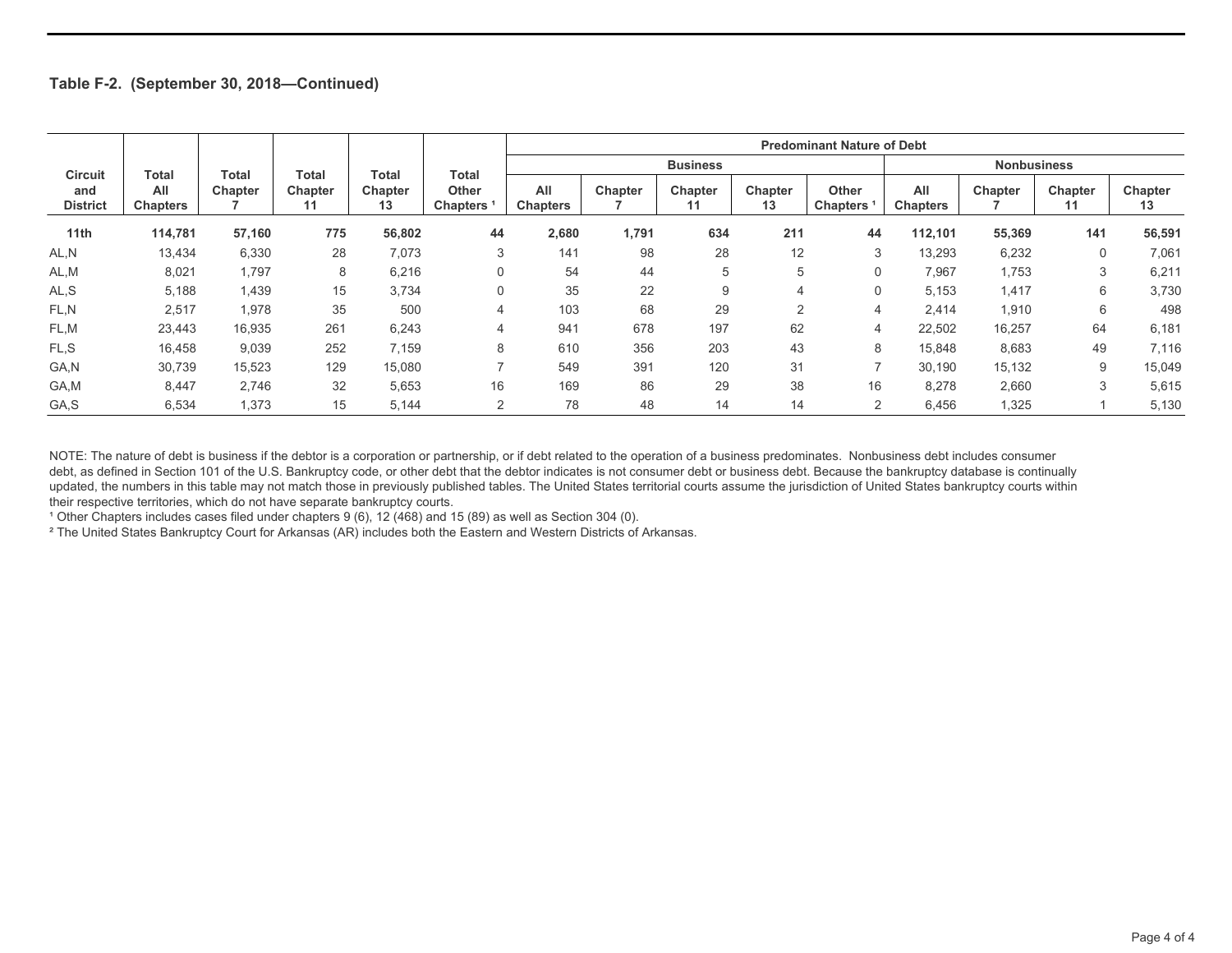### **Table F-2. U.S. Bankruptcy Courts—Bankruptcy Cases Commenced, by Chapter of the Bankruptcy Code, During the 12-Month Period Ending September 30, 2018**

| Circuit<br>and<br><b>District</b> | <b>Total</b><br>$\mathsf{All}$<br><b>Chapters</b> | <b>Total</b><br>Chapter<br>$\boldsymbol{9}$ | Total<br>Chapter<br>12    | Total<br>Chapter<br>15 <sup>1</sup> | $\mathsf{All}\xspace$<br>Other<br><b>Chapters</b> |
|-----------------------------------|---------------------------------------------------|---------------------------------------------|---------------------------|-------------------------------------|---------------------------------------------------|
| <b>Total</b>                      | 773,375                                           | $\bf 6$                                     | 468                       | 89                                  | 772,812                                           |
|                                   |                                                   |                                             |                           |                                     |                                                   |
| $\mathsf{DC}$                     | 839                                               | $\pmb{0}$                                   | $\pmb{0}$                 | $\pmb{0}$                           | 839                                               |
| 1st                               | 21,145                                            | 0                                           | 27                        | $\bf{0}$                            | 21,118                                            |
| ME                                | 1,497                                             | $\mathsf{O}\xspace$                         | 6                         | $\mathbb O$                         | 1,491                                             |
| MA                                | 8,556                                             | $\mathsf{O}\xspace$                         | 9                         | $\mathsf{O}\xspace$                 | 8,547                                             |
| $\mathsf{NH}\,$                   | 1,812                                             | $\mathsf{O}\xspace$                         | $\overline{2}$            | $\mathbf 0$                         | 1,810                                             |
| R <sub>l</sub>                    | 2,242                                             | $\mathsf 0$                                 | $\mathsf{O}\xspace$       | $\mathbb O$                         | 2,242                                             |
| ${\sf PR}$                        | 7,038                                             | $\mathsf 0$                                 | $10$                      | $\mathbf 0$                         | 7,028                                             |
| 2nd                               | 40,915                                            | $\mathbf 0$                                 | 29                        | 59                                  | 40,827                                            |
| $\mathsf{CT}$                     | 5,917                                             | $\mathsf{O}\xspace$                         | $\mathsf{O}\xspace$       | $\mathsf{O}$                        | 5,917                                             |
| NY,N                              | 5,988                                             | $\mathsf{O}\xspace$                         | 15                        | $\mathbf 0$                         | 5,973                                             |
| NY,E                              | 16,144                                            | $\mathsf{O}\xspace$                         | $\mathsf{O}\xspace$       | $\mathbf 0$                         | 16,144                                            |
| NY,S                              | 8,193                                             | $\mathsf 0$                                 | 4                         | 59                                  | 8,130                                             |
| NY,W                              | 4,132                                             | $\mathsf{O}\xspace$                         | 6                         | $\mathbf 0$                         | 4,126                                             |
| VT                                | 541                                               | $\mathsf{O}$                                | $\overline{4}$            | $\mathbb O$                         | 537                                               |
| 3rd                               | 51,346                                            | $\mathbf 0$                                 | $13$                      | 12                                  | 51,321                                            |
| $\mathsf{D}\mathsf{E}$            | 3,231                                             | $\mathsf{O}\xspace$                         | $\mathsf 0$               | 11                                  | 3,220                                             |
| $\mathsf{N}\mathsf{J}$            | 26,525                                            | $\mathsf{O}\xspace$                         | $\mathbf{1}$              | $\mathbf{1}$                        | 26,523                                            |
| PA,E                              | 8,642                                             | $\mathsf{O}\xspace$                         | $\mathbf 2$               | $\mathbf 0$                         | 8,640                                             |
| PA,M                              | 5,455                                             | $\mathsf{O}\xspace$                         | $\mathbf{1}$              | $\mathsf{O}\xspace$                 | 5,454                                             |
| PA,W                              | 7,483                                             | $\mathsf{O}\xspace$                         | $\boldsymbol{9}$          | $\mathsf{O}\xspace$                 | 7,474                                             |
| VI                                | $10$                                              | $\mathsf 0$                                 | $\mathsf{O}\xspace$       | $\mathbf 0$                         | $10$                                              |
| 4th                               | 64,200                                            | $\bf{0}$                                    | 23                        | $\mathbf{1}$                        | 64,176                                            |
| <b>MD</b>                         | 17,556                                            | $\mathsf{O}\xspace$                         | $\ensuremath{\mathsf{3}}$ | $\mathbf 0$                         | 17,553                                            |
| NC, E                             | 6,383                                             | $\mathsf{O}\xspace$                         | $\overline{7}$            | $\mathbf 0$                         | 6,376                                             |
| NC.M                              | 3,802                                             | $\mathsf{O}\xspace$                         | $\mathbf{1}$              | $\mathbf 0$                         | 3,801                                             |
| NC,W                              | 3,963                                             | $\mathsf{O}\xspace$                         | $\sqrt{2}$                | $\mathbf{1}$                        | 3,960                                             |
| $\operatorname{\textsf{SC}}$      | 6,660                                             | $\mathsf{O}\xspace$                         | $\ensuremath{\mathsf{3}}$ | $\mathbf 0$                         | 6,657                                             |
| VA,E                              | 17,254                                            | $\mathsf{O}\xspace$                         | $\mathbf{1}$              | $\mathbf 0$                         | 17,253                                            |
| VA,W                              | 5,435                                             | $\mathsf{O}\xspace$                         | 6                         | $\mathsf{O}\xspace$                 | 5,429                                             |
| WV,N                              | 1,241                                             | $\mathsf{O}\xspace$                         | $\mathsf{O}\xspace$       | $\mathsf{O}\xspace$                 | 1,241                                             |
| WV,S                              | 1,906                                             | $\mathsf{O}$                                | $\mathsf 0$               | $\mathbf 0$                         | 1,906                                             |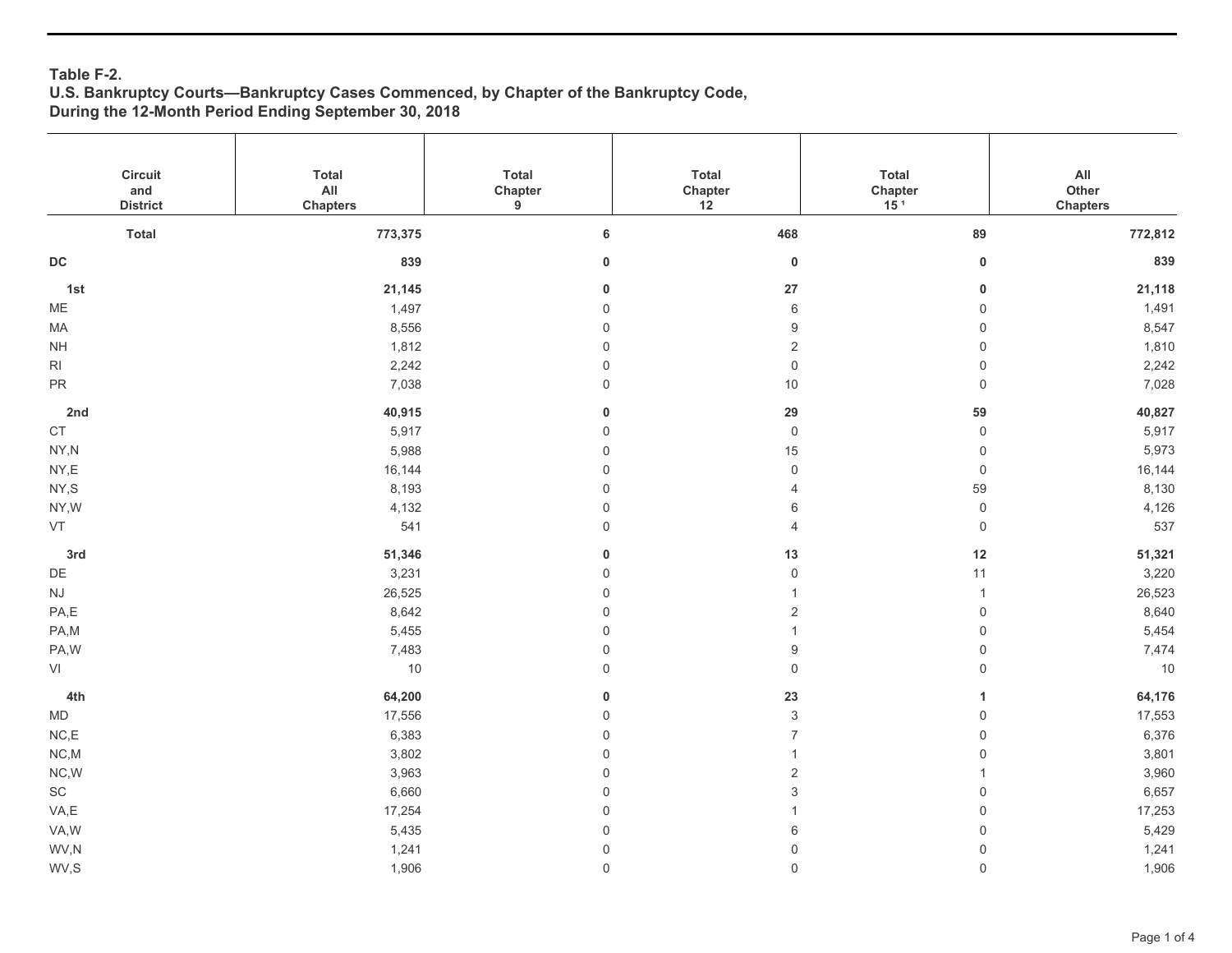| Circuit<br>and<br><b>District</b> | <b>Total</b><br>All<br><b>Chapters</b> | Total<br>Chapter<br>9 | Total<br>Chapter<br>12 | <b>Total</b><br>Chapter<br>15 <sup>1</sup> | $\mathsf{All}\xspace$<br>Other<br><b>Chapters</b> |
|-----------------------------------|----------------------------------------|-----------------------|------------------------|--------------------------------------------|---------------------------------------------------|
| 5th                               | 59,741                                 |                       | 37                     | 1                                          | 59,702                                            |
| LA,E                              | 3,514                                  | 0                     | $\mathsf{O}\xspace$    | 1                                          | 3,513                                             |
| LA, M                             | 1,443                                  | $\mathbf 0$           | $\mathsf{O}$           | $\mathbf 0$                                | 1,443                                             |
| LA, W                             | 8,489                                  | $\mathbf 0$           | 13                     | 0                                          | 8,476                                             |
| MS, N                             | 5,103                                  | $\mathbf 0$           | 5                      | $\mathbf 0$                                | 5,098                                             |
| MS, S                             | 7,528                                  | $\mathbf 0$           | 2                      | $\mathbf 0$                                | 7,526                                             |
| TX,N                              | 11,453                                 | $\mathbf 0$           | 9                      | 0                                          | 11,444                                            |
| TX,E                              | 5,072                                  | $\mathbf 0$           | 0                      | $\mathbf 0$                                | 5,072                                             |
| TX,S                              | 9,056                                  | $\mathbf 0$           | 5                      | $\mathbf 0$                                | 9,051                                             |
| TX, W                             | 8,083                                  |                       | 3                      | $\mathbf 0$                                | 8,079                                             |
| 6th                               | 117,123                                | 0                     | 39                     | $\bf{0}$                                   | 117,084                                           |
| KY,E                              | 7,719                                  | 0                     | 8                      | $\mathbf 0$                                | 7,711                                             |
| KY,W                              | 7,391                                  | $\Omega$              | 3                      | 0                                          | 7,388                                             |
| MI, E                             | 24,031                                 | $\mathbf 0$           | 6                      | $\mathbf 0$                                | 24,025                                            |
| MI, W                             | 5,823                                  | $\mathbf 0$           | 3                      | $\mathbf 0$                                | 5,820                                             |
| OH,N                              | 20,392                                 | $\mathbf 0$           | 3                      | 0                                          | 20,389                                            |
| OH,S                              | 17,108                                 | 0                     | 6                      | $\mathbf 0$                                | 17,102                                            |
| TN,E                              | 12,047                                 | $\mathbf 0$           | 5                      | $\mathbf 0$                                | 12,042                                            |
| TN,M                              | 8,818                                  | $\mathbf 0$           | 3                      | $\mathbf 0$                                | 8,815                                             |
| TN,W                              | 13,794                                 | $\mathsf 0$           | $\overline{2}$         | $\mathsf{O}\xspace$                        | 13,792                                            |
| 7th                               | 88,552                                 | $\pmb{0}$             | ${\bf 73}$             | $\mathbf 0$                                | 88,479                                            |
| IL, N                             | 40,245                                 | $\Omega$              | 5                      | 0                                          | 40,240                                            |
| $\mathsf{IL}, \mathsf{C}$         | 5,119                                  | $\mathbf 0$           | 2                      | $\mathbf 0$                                | 5,117                                             |
| IL, S                             | 3,638                                  | $\Omega$              | $\overline{4}$         | $\mathbf 0$                                | 3,634                                             |
| IN, N                             | 8,954                                  | $\Omega$              | 2                      | $\mathbf 0$                                | 8,952                                             |
| IN, S                             | 13,989                                 | 0                     | 13                     | 0                                          | 13,976                                            |
| WI,E                              | 12,198                                 | $\mathbf 0$           | 17                     | $\mathbf 0$                                | 12,181                                            |
| WI,W                              | 4,409                                  | $\Omega$              | 30                     | $\mathbf 0$                                | 4,379                                             |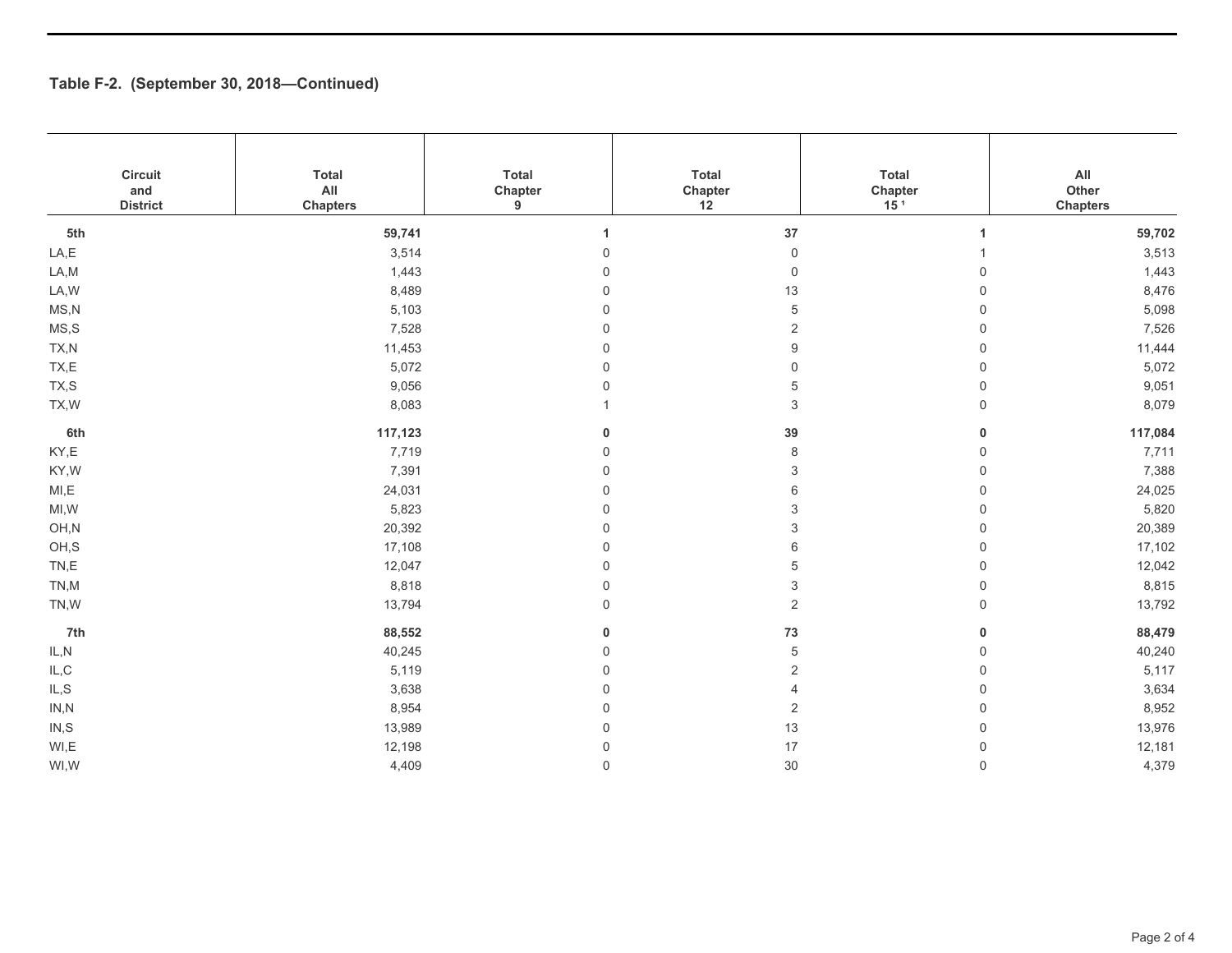| Circuit<br>and<br><b>District</b> | <b>Total</b><br>AlI<br><b>Chapters</b> | Total<br>Chapter<br>9 | <b>Total</b><br>Chapter<br>12 | <b>Total</b><br>Chapter<br>15 <sup>1</sup> | $\mathsf{All}\xspace$<br>Other<br><b>Chapters</b> |
|-----------------------------------|----------------------------------------|-----------------------|-------------------------------|--------------------------------------------|---------------------------------------------------|
| 8th                               | 48,542                                 | $\mathbf 2$           | 109                           | $\pmb{0}$                                  | 48,431                                            |
| AR $^2$                           | 10,642                                 | $\mathbf{1}$          | 12                            | $\mathsf{O}\xspace$                        | 10,629                                            |
| IA,N                              | 1,773                                  | $\mathsf 0$           | $10$                          | $\mathsf{O}\xspace$                        | 1,763                                             |
| IA,S                              | 2,793                                  | $\mathsf 0$           | $\overline{4}$                | $\mathsf 0$                                | 2,789                                             |
| MN                                | 9,880                                  | $\mathbf 0$           | 24                            | $\mathsf 0$                                | 9,856                                             |
| MO,E                              | 10,099                                 | $\mathbf{1}$          | $\ensuremath{\mathsf{3}}$     | $\mathsf{O}\xspace$                        | 10,095                                            |
| MO,W                              | 7,484                                  | $\mathsf 0$           | $\boldsymbol{7}$              | $\mathsf{O}\xspace$                        | 7,477                                             |
| $\mathsf{NE}\xspace$              | 4,015                                  | $\mathsf 0$           | 31                            | $\mathbf 0$                                | 3,984                                             |
| $\sf ND$                          | 781                                    | $\mathsf 0$           | $\overline{7}$                | $\mathsf{O}\xspace$                        | 774                                               |
| SD                                | 1,075                                  | $\mathbf 0$           | 11                            | $\mathsf{O}\xspace$                        | 1,064                                             |
| 9th                               | 123,956                                | $\overline{2}$        | 42                            | ${\bf 5}$                                  | 123,907                                           |
| $\mathsf{AK}$                     | 452                                    | $\mathsf{O}\xspace$   | $\mathbf{1}$                  | $\mathbf 0$                                | 451                                               |
| $\mathsf{A}\mathsf{Z}$            | 16,256                                 | $\mathsf 0$           | $\,$ 5 $\,$                   | $\overline{1}$                             | 16,250                                            |
| CA, N                             | 8,684                                  | $\mathsf 0$           | $\ensuremath{\mathsf{3}}$     | $\mathsf{O}\xspace$                        | 8,681                                             |
| CA, E                             | 14,843                                 | $\sqrt{2}$            | 11                            | $\mathsf 0$                                | 14,830                                            |
| CA, C                             | 37,343                                 | $\mathsf{O}\xspace$   | $\ensuremath{\mathsf{3}}$     | $\mathsf 3$                                | 37,337                                            |
| CA, S                             | 7,990                                  | $\mathsf{O}\xspace$   | $\mathsf{O}\xspace$           | $\mathsf{O}\xspace$                        | 7,990                                             |
| $\mathsf{HI}$                     | 1,503                                  | $\mathsf 0$           | $\mathsf 0$                   | $\mathsf 0$                                | 1,503                                             |
| ID                                | 3,709                                  | $\mathsf{O}\xspace$   | 6                             | $\mathbf 0$                                | 3,703                                             |
| MT                                | 1,279                                  | $\mathbf 0$           | $\ensuremath{\mathsf{3}}$     | $\mathbf{1}$                               | 1,275                                             |
| <b>NV</b>                         | 9,258                                  | $\mathsf 0$           | $\mathsf{O}\xspace$           | $\mathsf{O}\xspace$                        | 9,258                                             |
| OR                                | 8,907                                  | $\mathsf 0$           | 4                             | $\mathbf 0$                                | 8,903                                             |
| WA,E                              | 3,605                                  | $\mathsf 0$           | 5                             | $\mathbf 0$                                | 3,600                                             |
| WA,W                              | 9,995                                  | $\mathsf 0$           | $\mathbf{1}$                  | $\mathsf 0$                                | 9,994                                             |
| <b>GUAM</b>                       | 130                                    | $\mathsf 0$           | $\mathsf{O}\xspace$           | $\mathsf{O}\xspace$                        | 130                                               |
| <b>NMI</b>                        | $\sqrt{2}$                             | $\mathsf 0$           | $\mathsf 0$                   | $\mathsf{O}\xspace$                        | $\overline{c}$                                    |
| 10th                              | 42,235                                 | $\mathbf{1}$          | 41                            | $\mathbf 2$                                | 42,191                                            |
| $_{\rm CO}$                       | 11,507                                 | $\mathbf{1}$          | $\overline{7}$                | $\mathbf 0$                                | 11,499                                            |
| $\mathsf{KS}$                     | 6,845                                  | $\mathsf 0$           | 27                            | $\mathsf{O}\xspace$                        | 6,818                                             |
| <b>NM</b>                         | 3,291                                  | $\mathsf 0$           | $\mathsf{O}\xspace$           | $\mathsf{O}\xspace$                        | 3,291                                             |
| OK,N                              | 2,634                                  | $\mathbf 0$           | $\mathbf{1}$                  | $\mathsf 0$                                | 2,633                                             |
| OK,E                              | 1,461                                  | $\mathbf 0$           | $\mathsf{O}\xspace$           | $\mathsf 0$                                | 1,461                                             |
| OK, W                             | 5,541                                  | $\mathsf 0$           | $\mathbf{1}$                  | $\mathsf 0$                                | 5,540                                             |
| UT                                | 9,886                                  | $\mathsf 0$           | $\,$ 5 $\,$                   | $\sqrt{2}$                                 | 9,879                                             |
| WY                                | 1,070                                  | $\mathbf 0$           | $\mathbf 0$                   | $\mathsf{O}\xspace$                        | 1,070                                             |